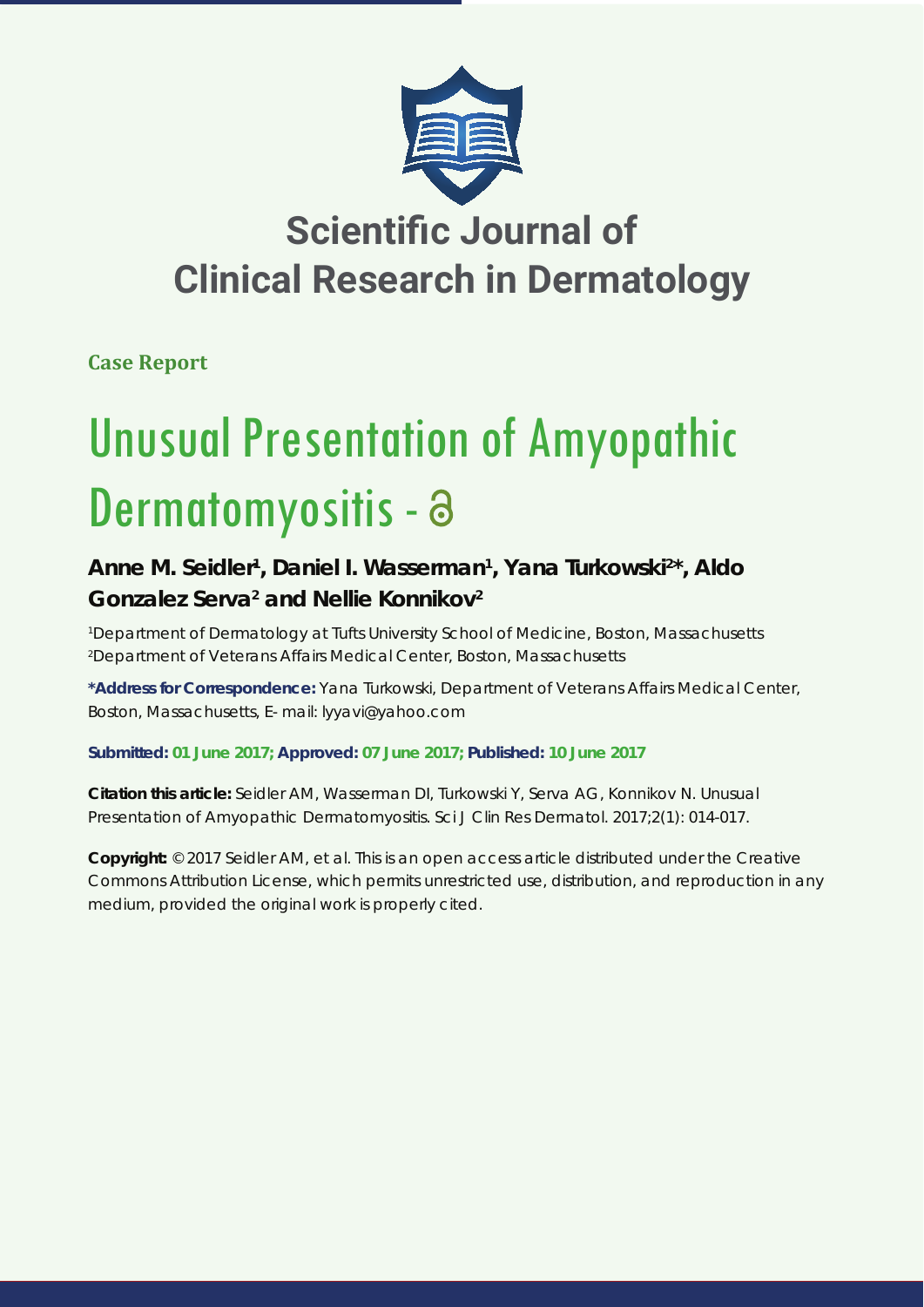#### **Scientific Journal of Clinical Research in Dermatology**

#### **INTRODUCTION**

Our case describes an unusual presentation of dermatomyositis in a patient with ovarian carcinoma. The eruption appeared as a venous stasis like dermatitis. The temporal sequence of onset after chemotherapy administration suggested a possible drug-induced process. However, in the context of underlying ovarian carcinoma, a paraneoplastic process offered an alternative explanation for dermatomyositis.

Dermatomyositis (DM) is a rare autoimmune disorder that primarily affects skin and skeletal muscle with a prevalence of 0.6-1.0 per 100.000 people. Women are affected approximately three times as much as men [1]. Hallmark cutaneous features include heliotrope rash-a lilac discoloration of the upper eyelids, Gottron's papules- erythematous or violaceous papules and plaques on the dorsal surfaces of the finger joints and knuckles of the hands, and macular erythemas. Cutaneous manifestations classically distributed on the face, neck, anterior chest (V sign), shoulders (Shawl sign), elbows, the knees, and malleoli [2]. Unusual findings have included acquired icthyosis [3], bleomycin-like flagellate erythema [4], papular mucinosis [5], and follicular hyperkeratosis [6], and vesiculobullous lesions [7].

Amyopathic Dermatomyositis (ADM) affects 21% of patients with dermatomyositis [8]. ADM has the same skin lesions as classic dermatomyositis for 6 months or longer, but without evidence of proximal muscle weakness or serum muscle enzyme abnormalities. In order to establish the diagnosis there should be a biopsy confirmation.

Udkoff, et al. [9] by reviewing the literature, identified 88 cases of ADM associated with malignancy. The diagnosis of cancer prior to ADM was found in 68% of patients, was coincident in 16% of patients, and followed in 16% of patients.

Classic and amyopathic dermatomyositis diagnosed patients have a 14-28% probability of developing cancer, with lung cancer being the most common in cases of classic DM and breast cancer being the most common in cases of ADM [9]. Moreover, ovarian cancer and nasopharyngeal cancer (particularly within Asian population) are the second and third most common tumors in both amyopathic and classic dermatomyositis [9]. In addition, DM-like eruptions have been associated with etoposide and cyclophosphamide chemotherapies in case reports [10]. A long-term treatment with hydroxyurea may also induce skin eruptions imitating those of DM [11].

We present a case of clinically ADM in a patient with ovarian carcinoma. Although DM in this clinical setting is well recognized, the case we present is unique and characterized by unusual distribution of cutaneous findings. The temporal sequence of the eruption which appeared after carboplatin/paclitaxel administration raised the possibility of a drug-associated DM.

#### **CASE REPORT**

An 81-year-old Caucasian woman with underlying ovarian carcinoma, undergoing carboplatin/paclitaxel chemotherapy, presented in July 2004 with 1-month-old, bilateral, symmetric, pruritic papules, and confluent plaques confined to the gaiter area, extending bilaterally from just above the malleoli to below the knees (Figure 1). The patient had no other physical findings on the face, chest, back, hands, or feet. She stated that the skin eruption had appeared 3 days after her second treatment with carboplatin/paclitaxel. A similar rash had appeared, but spontaneously resolved within 10 days after her first chemotherapeutic treatment.



Figure 1: Erythematous papules and confluent plaques at presentation.

The patient had been given the diagnosis of stage IIIB ovarian carcinoma in May 2004. She was receiving intravenous infusion of paclitaxel (260 mg) and carboplatin (300 mg) every 3 to 4 weeks. When the patient reported to oncology for her third cycle of chemotherapy in July 2004, she voiced concern that the chemotherapy might exacerbate the eruption on her legs, which had persisted without improvement since her previous treatment. As a result, she was referred to dermatology for immediate consultation.

The clinical differential diagnosis included venous stasis dermatitis, contact dermatitis, or a drug eruption. A punch biopsy was performed on the left leg, and topical triamcinolone was prescribed for the presumptive diagnosis of venous stasis dermatitis. The histopathologic diagnosis was consistent with DM. Given the fact that the patient had underlying ovarian cancer, it was concluded that DM might represent a paraneoplastic syndrome. Because it was expected that the rash would likely improve with further treatment for the ovarian carcinoma, the patient received a third cycle of chemotherapy in July 2004.

Overall, the patient's ovarian carcinoma responded to the chemotherapy treatment as evidenced by a significant reduction of the carbohydrate antigen-125 level (CA-125) and reduction of as cites and omental disease. However, the skin presentations of DM persisted without change. It was recommended that the patient receive a fourth cycle of chemotherapy, but the patient declined because of side effects of the treatment. Without any further treatment the course of the disease deteriorated. Her care was transferred to a hospice, and she passed away 3 months after her final chemotherapy treatment.

#### **HISTOPATHOLOGY**

Microscopic examination of the biopsy specimen revealed confluent and early bullous interface dermatitis with vacuolar alteration of the basal cell layer (Figure 2). Epidermal atrophy, orthokeratosis, and scant perivascular and interstitial lymphocytic infiltrate in the dermis were present (Figure 2). Necrotic basal keratinocytes and squamatization were present. Venules were prominent but not increased in number or particularly dilated. Alcian blue stain produced negative results for dermal mucin deposition.

#### **DISCUSSION**

Although the eruption was limited to the legs, histopathologic findings were consistent with DM. In addition, early bullous changes were present in the basal layer, which have been described in gynecologic malignancies [7] and may represent acute, severe disease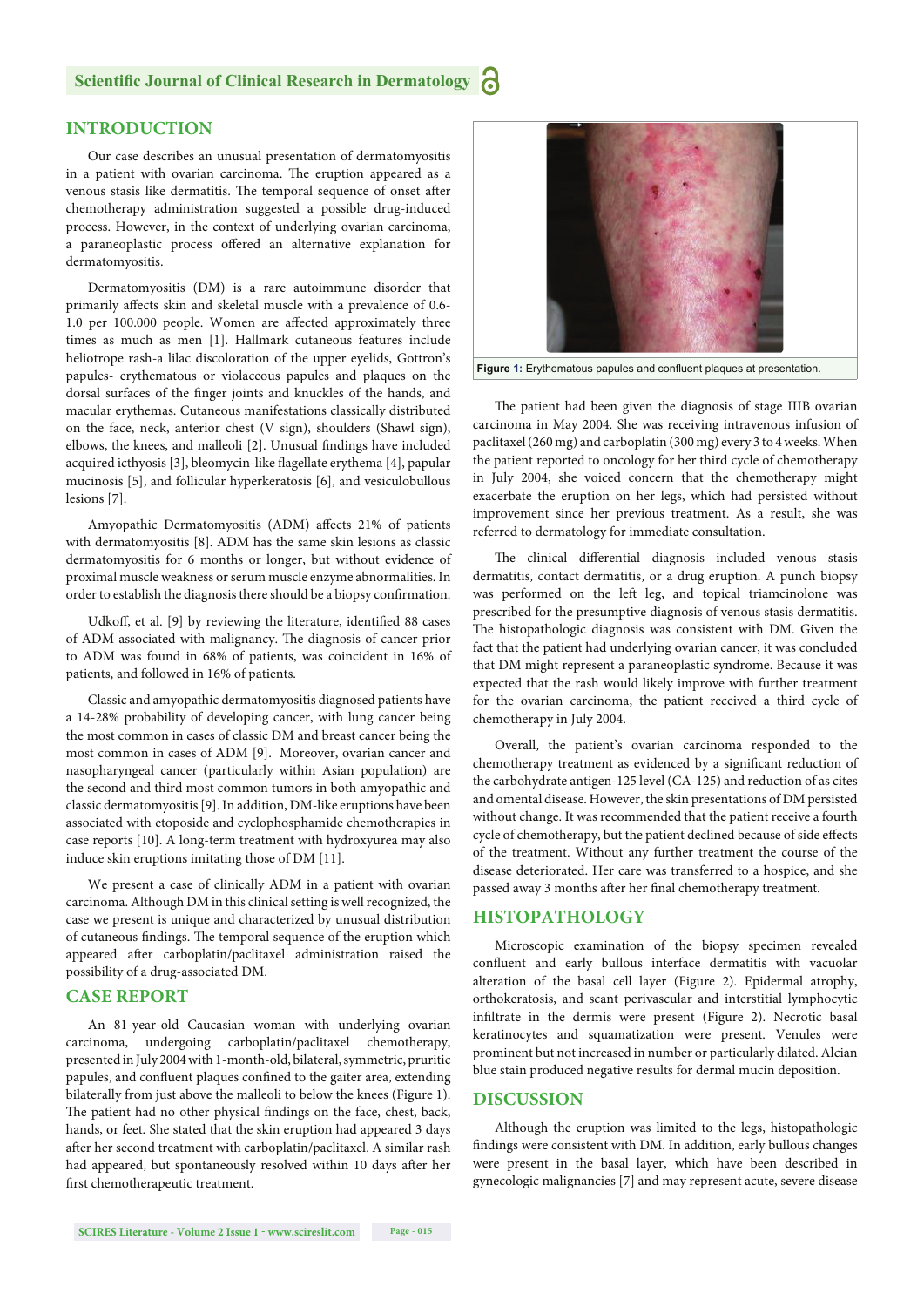#### **Scientific Journal of Clinical Research in Dermatology**

[12]. The main histopathologic differential diagnosis of DM is early, acute, or subacute lupus erythematosus. The presence of massive interface changes (with prominent vacuolization and apoptosis of keratinocytes), the lack of deep lymphocytic infiltrate, and the absence of mucin in our patient would be unusual for lupus erythematosus. Although the presence of dermal mucin would have helped support the diagnosis of DM, its absence did not militate against it, particularly because mucin is a more constant finding in lupus.

The temporal sequence of the eruption after each of two administrations of carboplatin/paclitaxel and the spontaneous resolution of the first eruption within 10 days of a drug-free interval suggested a possible association with drug therapy. Carboplatin and paclitaxel have rarely been associated with mild cutaneous hypersensitivity reactions, but have not been associated with DM to our knowledge. However, cases of DM or DM-like syndromes have been associated with a wide range of drugs [13], including other chemotherapies, specifically hydroxyurea [11], cyclophosphamide [10] and etoposide [10]. As in our case, these cases had histopathologic findings consistent with DM, they lacked muscular weakness, and DM spontaneously resolved during a drug-free interval [10,14]. (Table 1) displays medications that have been associated with druginduced DM by previous authors.

Further efforts are needed to differentiate DM in the context of malignancy from DM-like eruptions in which certain drugs may have a role.

According to Fiorentino et al. [49] anti-NXP-2 and a novel antibody, anti-p155/140, which was later identified as autoantibody to human transcriptional intermediary factor 1-gamma (TIF1- $\Upsilon$ ) are found in 55% of patients with cancer-associated DM. Carcinoembrionic Antigen (CEA), carbohydrate antigen-125, carbohydrate antigen 19-9, and carbohydrate antigen 15-3 could be used for the detection of solid tumors in DM [50]. Autoantibodies have a very promising role in the evaluation of risk of malignancy in patients with DM.

The cancer screening recommendations, recognition of new antibodies associated with malignancy can be offered to patients with ADM in order to make accurate diagnosis and conduct better treatment for the patients.

We emphasize the importance of clinicopathological correlation, significance of the biopsy as a most specific diagnostic tool for any



Figure 2: Interface dermatitis, with vacuolar alteration of the basal cell layer epidermal atrophy and orthokeratosis. Scant perivascular and interstitial lymphocytic infiltrate in the dermis. (Hematoxylin-eosin stain; original magnification:  $\times$  400).

|                                             | Table 1: Drugs related to DM onset, described by previous authors.<br><b>References</b> |          |
|---------------------------------------------|-----------------------------------------------------------------------------------------|----------|
| Drug category                               | Drug name                                                                               |          |
| Cytotoxic/antitumor antibiotic              | Hydroxyurea                                                                             | 11,14-22 |
| HMG Co-A reductase inhibitor                | Atorvastatin                                                                            | 23       |
|                                             | Lovastatin                                                                              | 24       |
|                                             | Pravastatin                                                                             | 25       |
|                                             | Simvastatin                                                                             | 26-28    |
| Chelator                                    | Penicillamine                                                                           | 29-34    |
| Local anesthetic (Amide)                    | Carticaine                                                                              | 35       |
| Nonsteroidal anti-inflammatory              | Niflumic acid                                                                           | 36       |
|                                             | Phenylbutazone                                                                          | 37       |
| Alkylating agent                            | Cyclophosphamide                                                                        | 10       |
| Topoisomerase inhibitor<br>(Podophyllum)    | Etoposide                                                                               | 10       |
| Kinase inhibitor                            | Imatinib mesylate                                                                       | 38       |
| Interferon                                  | Interferon alfa-2b                                                                      | 39       |
| Antidote                                    | Ipecac                                                                                  | 40       |
| Proton pump inhibitor                       | Omeprazole                                                                              | 41       |
| Anticonvulsant                              | Phenytoin                                                                               | 42       |
| Sulfa antimicrobial                         | Sulphacetamide sodium<br>10% eye drops                                                  | 43       |
| Antimetabolite (5-fluorouracil)             | Tegafur                                                                                 | 44       |
| Alpha-blocker                               | Alfuzosin                                                                               | 45       |
| Tumor necrosis factor alpha<br>inhibitor    | Etanercept                                                                              | 46       |
| Fibrate                                     | Gemfibrozil                                                                             | 47       |
| Vaccine                                     | <b>BCG</b> vaccine                                                                      | 48       |
| HMG Co-A: Hydroxymethylglutaryl-Coenzyme A. |                                                                                         |          |

dermatologic disorder of unknown cause. In our case, histopathology detected the disease which was not considered clinically. Performing a biopsy is a highly accurate and a cost-effective modality to diagnose the patients with ADM. Further research needs to be performed in order to define guidelines for cancer screening in DM.

#### **REFERENCES**

- 1. Hong MK, Lee MH, Ding DC, Chu SC, Chu TY. High grade serous ovarian carcinoma with serous tubal intraepithelial carcinoma in a case presented with atypical glandular cell favor neoplasm cervical cytology and dermatomyositis. Taiwanese Journal of Obstetrics and Gynecology. 2015; 54: 183-186. https://goo.gl/ojSqnB
- 2. Bohan A, Peter JB, Polymyositis and dermatomyositis (first of two parts). N Engl J Med. 1975; 292: 344-347. https://goo.gl/w6uMeC
- 3. Inuzuka M, Tomita K, Tokura Y, Takigawa M. Acquired ichthyosis associated with dermatomyositis in a patient with hepatocellular carcinoma. Br J Dermatol. 2001; 144: 416-417. https://goo.gl/RA2gxi
- 4. Nousari HC, Ha VT, Laman SD, Provost TT, Tausk FA, "Centripetal flagellate erythema": a cutaneous manifestation associated with dermatomyositis. J Rheumatol. 1999; 26: 692-695. https://goo.gl/SwEnCl
- 5. Del Pozo J, Almagro M, Martinez W, Yebra Pimentel MT, Garcia Silva J, et al. Dermatomyositis and mucinosis. Int J Dermatol. 2001; 40: 120-124. https://goo.gl/uK0DF5
- 6. Lupton JR, Figueroa P, Berberian BJ, Sulica VI. An unusual presentation of dermatomyositis: the Wong type variant revisited. J Am Acad Dermatol. 2000; 43: 908-912. https://goo.gl/LMR6PO
- 7. Kubo M, Sato S, Kitahara H, Tsuchida T, Tamaki K. Vesicle formation in dermatomyositis associated with gynecologic malignancies. J Am Acad Dermatol. 1996; 34: 391-394. https://goo.gl/0XYuiZ
- 8. Bendewald MJ, Wetter DA, Li X, Davis MD. Incidence of dermatomyositis and